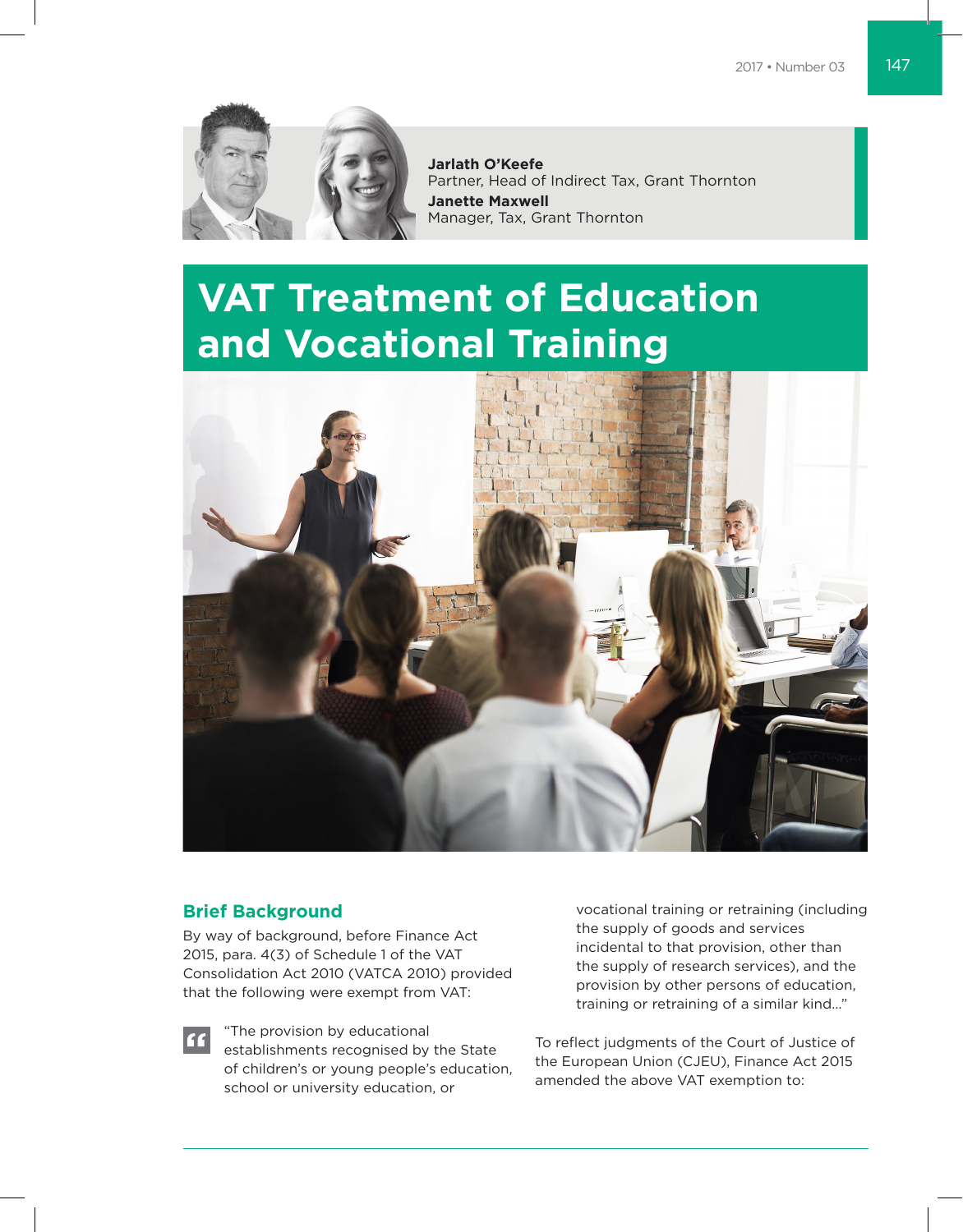"The provision by a recognised body of  $\epsilon$ children's or young people's education, school or university education, or vocational training or retraining (including the supply of goods and services incidental to that provision, other than the supply of research services)…"

# **Impact of the Updated Legislation**

The amendment provided that the VAT exemption applies to providers of children's or young people's education (and school or university education) where it is provided by a "recognised body". Therefore the amendment created uncertainties for many commercial organisations offering vocational-type education, e.g. computer training or dance schools. As a result, if the provider was not regarded as a recognised body,<sup>1</sup> the training would be potentially liable to VAT at 23%.

## **Purpose of Article**

Revenue recently published a chapter (Part 5/Chapter 59) in its Tax and Duty Manual clarifying the VAT treatment of education, vocational training and retraining services ("the Guidelines"). As the amendments did not impact on most education providers such as primary schools and colleges, we do not intend to examine the impact of the Guidelines on same. Instead, vocational and retraining services will be the focus of this article, together with those services that do not fall within the exemption from VAT, and electronically supplied education and vocational services.

# **Vocational Training and Retraining Criteria for exemption**

As per para. 4.1 of the Guidelines, vocational training and retraining are exempt from VAT provided the following criteria are satisfied:

- It must be vocational in nature; that **F** is, it must be directed towards an occupation and its associated skills.
	- **•**  It must be provided to improve the vocational rather than the personal skills of the trainee.
	- **•**  The vocational skills that the trainee acquires can be transferable from one employment to another, or to selfemployment.
	- **•**  The training will generally be provided by means of a structured programme, have concise aims, objectives and clear anticipated outcomes.
	- **•**  There should be a clear trainee/trainer relationship between the student and the teacher or instructor."

Helpfully, Revenue has stated that the exemption applies to vocational education where the provider **does not come** within the definition of a "recognised body".

### **Courses that are primarily of a recreational nature**

Courses or training programmes that are undertaken for recreational purposes are not within the remit of the exemption from VAT. These courses are undertaken for the pleasure

1 A recognised body, according to para. 2.2 of the Guidelines, is one of the following:

"**•**  a public body.

- **•**  a school recognised by the Minister for Education and Skills.
- **•**  a provider to which an Education and Training Board has outsourced the provision of education.
- **•**  a training provider to which SOLAS has outsourced the provision of education;
- a provider of training for initial or continued access to a regulated profession within the meaning of the Recognition of Professional Qualifications (Directive 2005/36/EC) regulations 2008 (S.I. No. 139 of 2008).
- **•**  a provider of a course leading to an award recognised on the National Framework of Qualifications.
- **•**  a provider of a course which is currently listed on the Interim List of Eligible Providers.
- **•**  a provider of a course leading to an award by an institution which is an approved college for the purposes of claiming tax relief for tuition fees.
- **•**  a provider of a course which is validated by Quality and Qualification Ireland.
- **•**  a body providing education to children of school going age which is equivalent to a curriculum prescribed by the Minister for Education and Skills for early childhood education, primary or post-primary schools."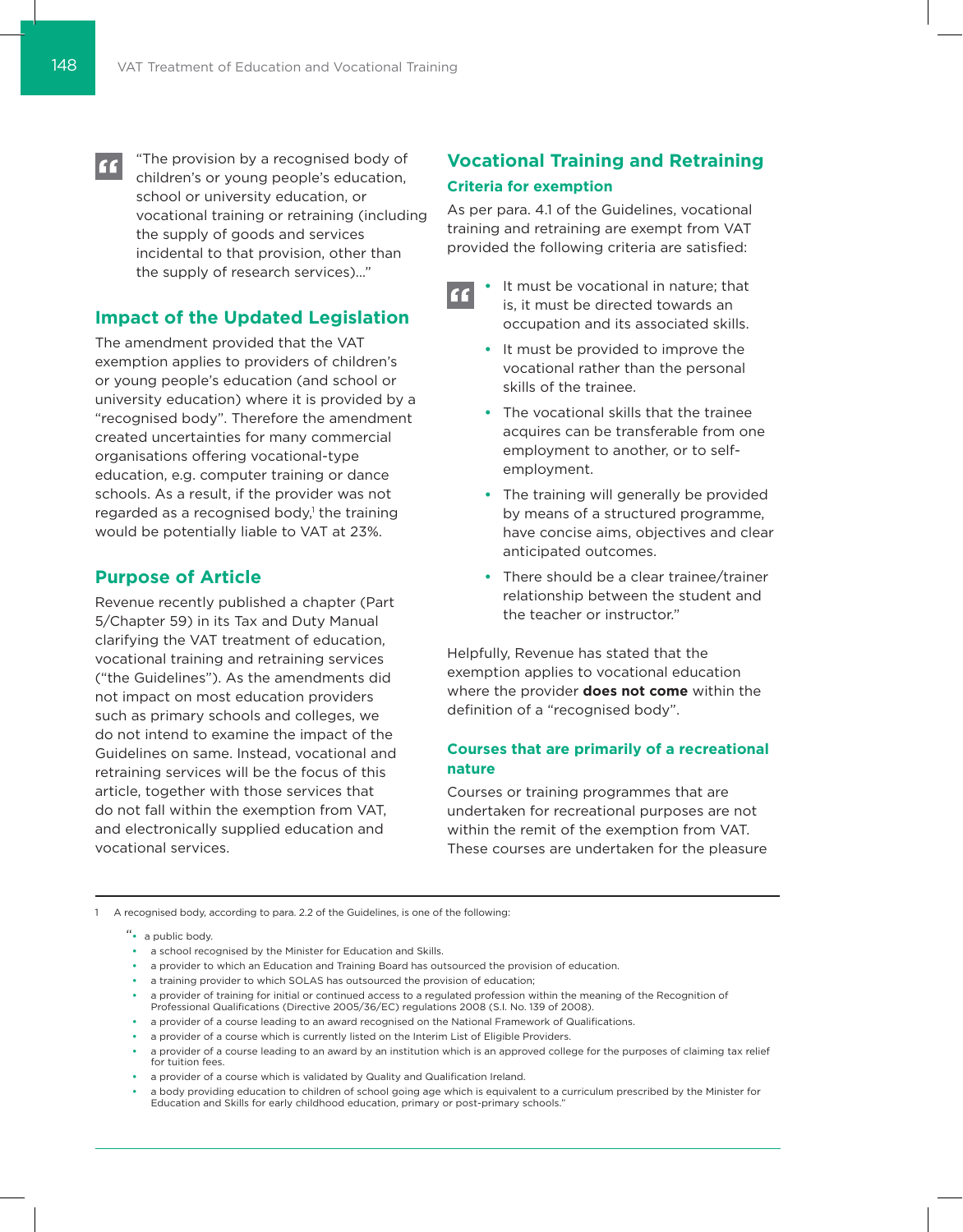of the participants rather than to gain or improve skills that will assist them in a trade or profession.

By way of example, take a fitness and nutrition school that delivers an open course providing exercise techniques and healthy recipes to participants. As the course is not directed towards a trade or profession and is undertaken for recreational purposes, it does not come within the scope of the exemption. Therefore, the course would be subject to VAT at the appropriate rate. However, if the same fitness and nutrition school delivered a structured training course designed to enhance the skills of qualified fitness instructors, it would be exempt from VAT as the purpose would be to enhance the vocational skills of the participant.

#### **Personal development programmes**

A programme that is structured to develop the personal skills of the participant does not qualify for the exemption and therefore is liable to VAT. For example, a DIY course open to the general public would not be considered to be directed towards a trade or profession. Therefore, it would not come into the scope of the VAT exemption as it is directed towards the personal development of the participant.

## **Activities not Regarded as Exempt Education or Vocational Training**

#### **Management consultancy services**

In general, management consultancy services are provided to improve efficiencies and operations improvements in an organisation. Therefore, the services are for the benefit of the organisation rather than the employees of the organisation. As a result, these services do not generally come within the scope of the education exemption and are subject to VAT.

However, management training courses are distinct from management consultancy services, as the aim of the former is to provide managers with skills to manage other people. If a management training course is provided by a recognised body, it is exempt from VAT. Similarly, if a management training course provided by another commercial organisation meets the criteria outlined above for being vocational in nature, it is also exempt from VAT.

#### **Lecturing services**

Lecturing services do not constitute "education" as the term is understood for VAT purposes. The reason for this is that the lecturer is providing his/her service to the educational institution and it is the educational institute that in turn provides the education service to the students (which, in most cases, will be exempt from VAT). The lecturing service supplied by the lecturer is therefore liable to VAT at the appropriate rate (generally 23%).

However, based on a decision of the CJEU, the VAT exemption can be extended to the supply made by such lecturers in very limited circumstances only. In *Horizon College v Staatssecretaris van Financiën* C-434/05 the CJEU opined that where a recognised body makes a lecturer or teacher available to another recognised body, and the lecturer or teacher temporarily carries out teaching duties under the responsibility of that establishment, such a supply may be exempt from VAT. The CJEU held that the exemption applied on the basis that the particular supply of the service was "closely related" to education.2 As above, this is the sole situation in which a lecturing service provided to an educational institution is exempt from VAT.

<sup>2</sup> However, to qualify for the exemption in such circumstances, a number of conditions must be met:

**<sup>•</sup>**  Both the education and the placement that is **closely related** to it are provided by recognised bodies.

The placement is of a nature and quality such that, without recourse to such a service, there could be no assurance that the education provided by the host establishment and, consequently, the education from which its students benefit, would have equivalent value.

The basic purpose of the placement is not to obtain additional income by carrying out a transaction that is in direct competition with commercial enterprises liable for VAT.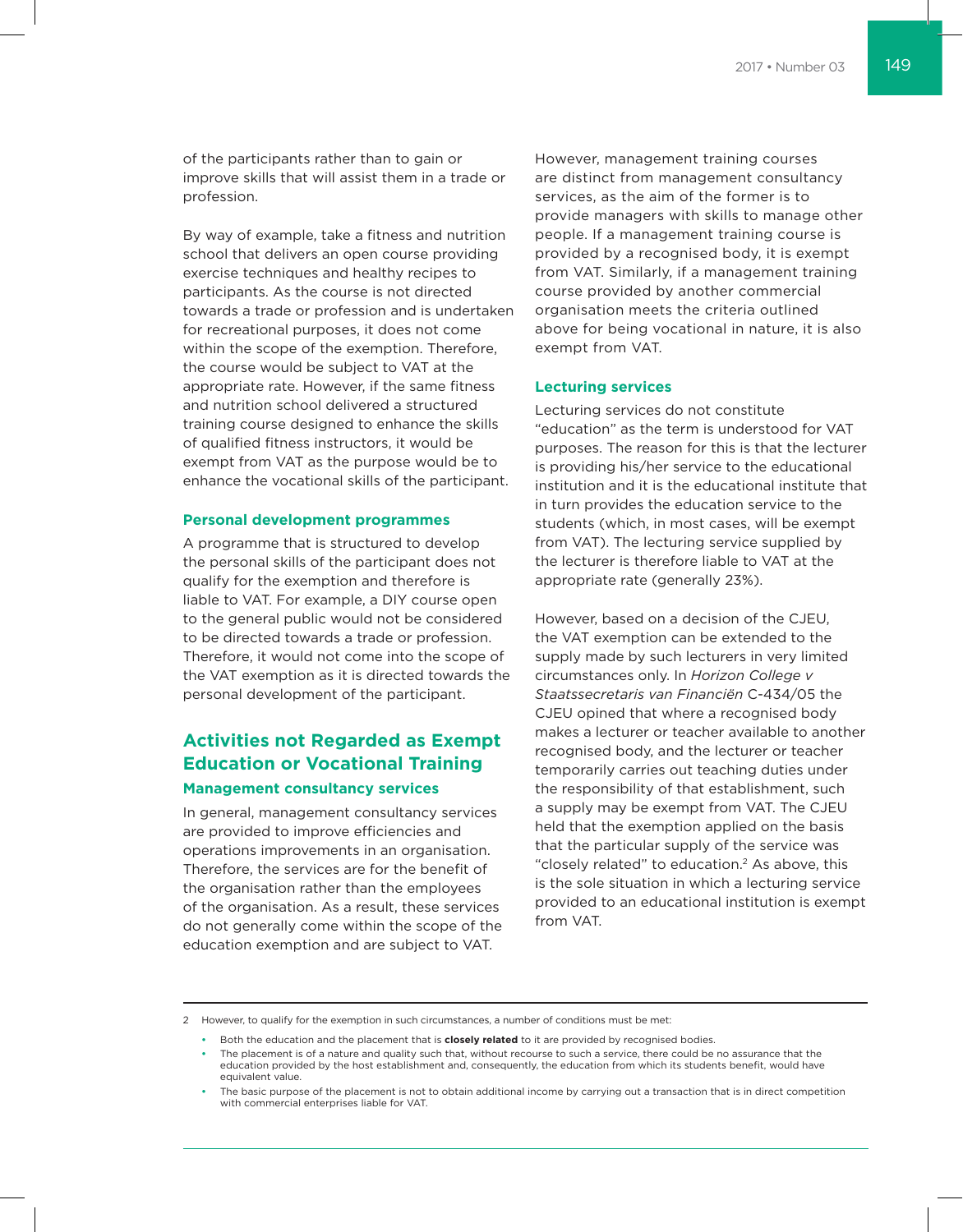#### **Other professional services provided to an educational institute**

Professional services such as formulating a course for the benefit of an educational institute do not come within the scope of the exemption and are subject to VAT at the appropriate rate.

# **Electronically Supplied Education and Vocational Training**

#### **Definition**

As per s2 VATCA 2010, an electronically supplied service includes:

- **•**  website supply, web-hosting, distance " maintenance of programmes and equipment,
	- **•**  supply of software and updating of it,
	- **•**  supply of images, text and information, and making databases available,
	- **•**  supply of music, films and games (including games of chance and gambling games) and of political, cultural, artistic, sporting, scientific and entertainment broadcasts and events, and
	- **•**  supply of distance teaching."

An electronically supplied service is therefore a service that is delivered over the internet<sup>3</sup> and that is heavily dependent on information technology for its supply, i.e. the service is essentially automated and involves minimal human intervention.

#### **Place of supply for VAT purposes**

The place of supply of the service is determined by whom the service is supplied to. If an electronically supplied service is supplied to a taxable person, the general business-tobusiness (B2B) VAT rules as per s34(a) VATCA 2010 apply, i.e. the place of supply for VAT purposes is where the taxable customer's

business is established, where the taxable customer has a fixed establishment, or where the taxable customer has a permanent address or usual place of residence. As per s34(b) VATCA 2010, in relation to supplies of businessto-consumer services (B2C), the place of supply is the place where the supplier is established. However, since 1 January 2015, the place of supply of electronically supplied services to consumers is the place where the **consumer** resides (s34(kc) VATCA 2010).

#### **Examples of electronically supplied education and vocational training**

Once the place of supply has been established, it can be determined whether the supply is VATable or not. Where the place of supply is Ireland, Revenue's Guidelines have provided examples of services that **are** considered to be an electronically supplied service:

- automated distance teaching " dependent on the Internet or similar electronic network to function and the supply of which requires limited or no human intervention, including virtual classrooms, except where the Internet or similar electronic network is used as a tool simply for communication between the teacher and student and
	- **•**  workbooks completed by pupils online and marked automatically, without human intervention."

Helpfully, Revenue has also included examples of what would **not** be considered to be an electronically supplied service:

- teaching services delivered by a **A** teacher over the Internet or an electronic network (via a live webinar)… and
	- **•**  teaching services purely involving correspondence courses, such as postal courses."

3 Or an electronic network that is reliant on the internet or a similar network for its provision.